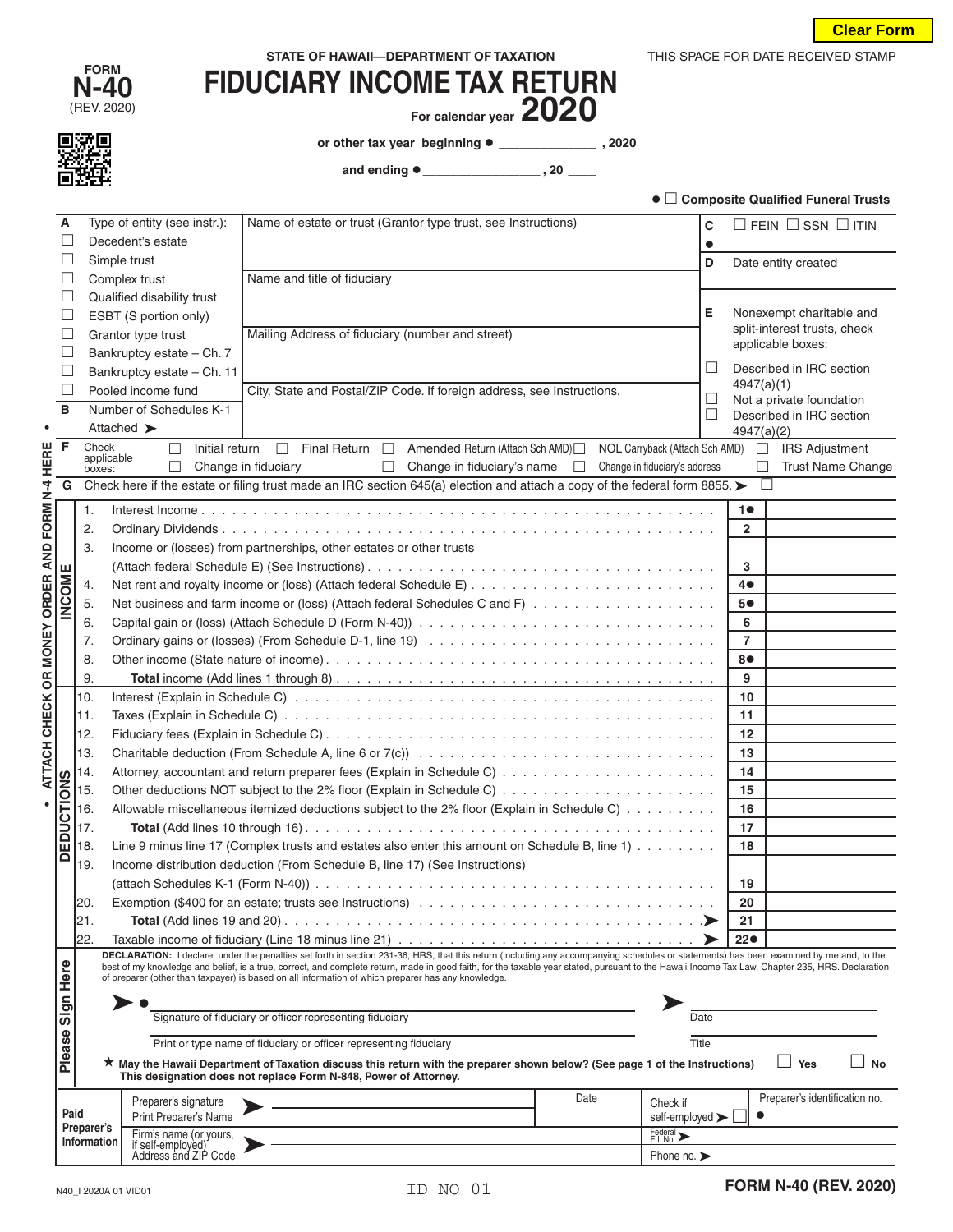

## **Schedule A — COMPUTATION OF CHARITABLE DEDUCTION (See Instructions for Schedule A) (Submit statement giving name and address of charitable organizations)**

| 1. | Amounts paid or permanently set aside for charitable purposes from current year's gross income                                                           |      |  |
|----|----------------------------------------------------------------------------------------------------------------------------------------------------------|------|--|
| 2. | (a) Tax exempt interest and other income nontaxable irrespective of source,                                                                              |      |  |
|    |                                                                                                                                                          |      |  |
|    | (b) Income of a nonresident estate or trust nontaxable because it is derived                                                                             |      |  |
|    | from property owned outside Hawaii or other source outside Hawaii, allocable                                                                             |      |  |
|    |                                                                                                                                                          |      |  |
|    |                                                                                                                                                          | 2(c) |  |
| 3. | Balance (Line 1 minus line $2(c)$ ) $\ldots$ $\ldots$ $\ldots$ $\ldots$ $\ldots$ $\ldots$ $\ldots$ $\ldots$ $\ldots$ $\ldots$ $\ldots$ $\ldots$ $\ldots$ | 3    |  |
| 4. | Enter the net short-term capital gain and the net long-term capital gain of the current tax year allocable to                                            |      |  |
|    |                                                                                                                                                          | 4    |  |
| 5. | Amounts paid or permanently set aside for charitable purposes from gross income of a prior year                                                          |      |  |
|    |                                                                                                                                                          | 5    |  |
| 6. | Total (Add lines 3, 4, and 5). Enter here and on page 1, line 13, IF TOTAL OF CHARITABLE DISTRIBUTIONS                                                   |      |  |
|    | ARE TO BE USED EXCLUSIVELY IN HAWAII. In other cases, complete line 7.                                                                                   | 6    |  |
| 7. | (a) Portion of line 6 amount which is to be used exclusively in Hawaii $\dots$ $\ldots$   7(a)                                                           |      |  |
|    | (b) Portion of excess of line 6 amount over amount on line $7(a)$ which is within                                                                        |      |  |
|    |                                                                                                                                                          |      |  |
|    |                                                                                                                                                          | 7(c) |  |

## **Schedule B — COMPUTATION OF INCOME DISTRIBUTION DEDUCTION (See Instructions for Schedule B)**

| 1.  | Enter amount from page 1, line 18, computed by using Schedule A, line 6 for                                               |                |  |
|-----|---------------------------------------------------------------------------------------------------------------------------|----------------|--|
|     |                                                                                                                           | 1              |  |
| 2.  | (a) Tax-exempt interest and other income nontaxable irrespective of                                                       |                |  |
|     |                                                                                                                           |                |  |
|     | (b) Nontaxable income of nonresident estate or trust from property owned                                                  |                |  |
|     | outside Hawaii or other source outside Hawaii (as adjusted) $\ldots \ldots \ldots$                                        |                |  |
|     |                                                                                                                           | 2(c)           |  |
| 3.  | Net gain shown on Schedule D (Form N-40), line 19, column (a) (If net loss, enter zero)                                   | 3              |  |
| 4.  |                                                                                                                           | 4              |  |
| 5.  |                                                                                                                           | 5              |  |
| 6.  |                                                                                                                           | 6              |  |
| 7.  | If the amount on page 1, line 6, is a capital loss, enter here as a positive figure $\dots \dots \dots \dots \dots \dots$ | $\overline{7}$ |  |
| 8.  | If the amount on page 1, line 6, is a capital gain, enter here as a negative figure $\dots \dots \dots \dots \dots$       | 8              |  |
| 9.  |                                                                                                                           | 9              |  |
| 10. | Amount of income for the tax year determined under the governing                                                          |                |  |
|     | instrument (accounting income) $\ldots \ldots \ldots \ldots \ldots \ldots \ldots \ldots \ldots$   10                      |                |  |
| 11. |                                                                                                                           | 11             |  |
| 12. | Other amounts paid, credited, or otherwise required to be distributed (See Instructions)                                  | $12 \,$        |  |
| 13. | Total distributions (Add lines 11 and 12). (If greater than line 10, see Instructions) $\ldots \ldots \ldots \ldots$      | 13             |  |
| 14. |                                                                                                                           | 14             |  |
| 15. |                                                                                                                           | 15             |  |
| 16. |                                                                                                                           | 16             |  |
| 17. | Income distribution deduction. Enter the smaller of line 15 or line 16 here and on page 1, line 19 $\dots$                | 17             |  |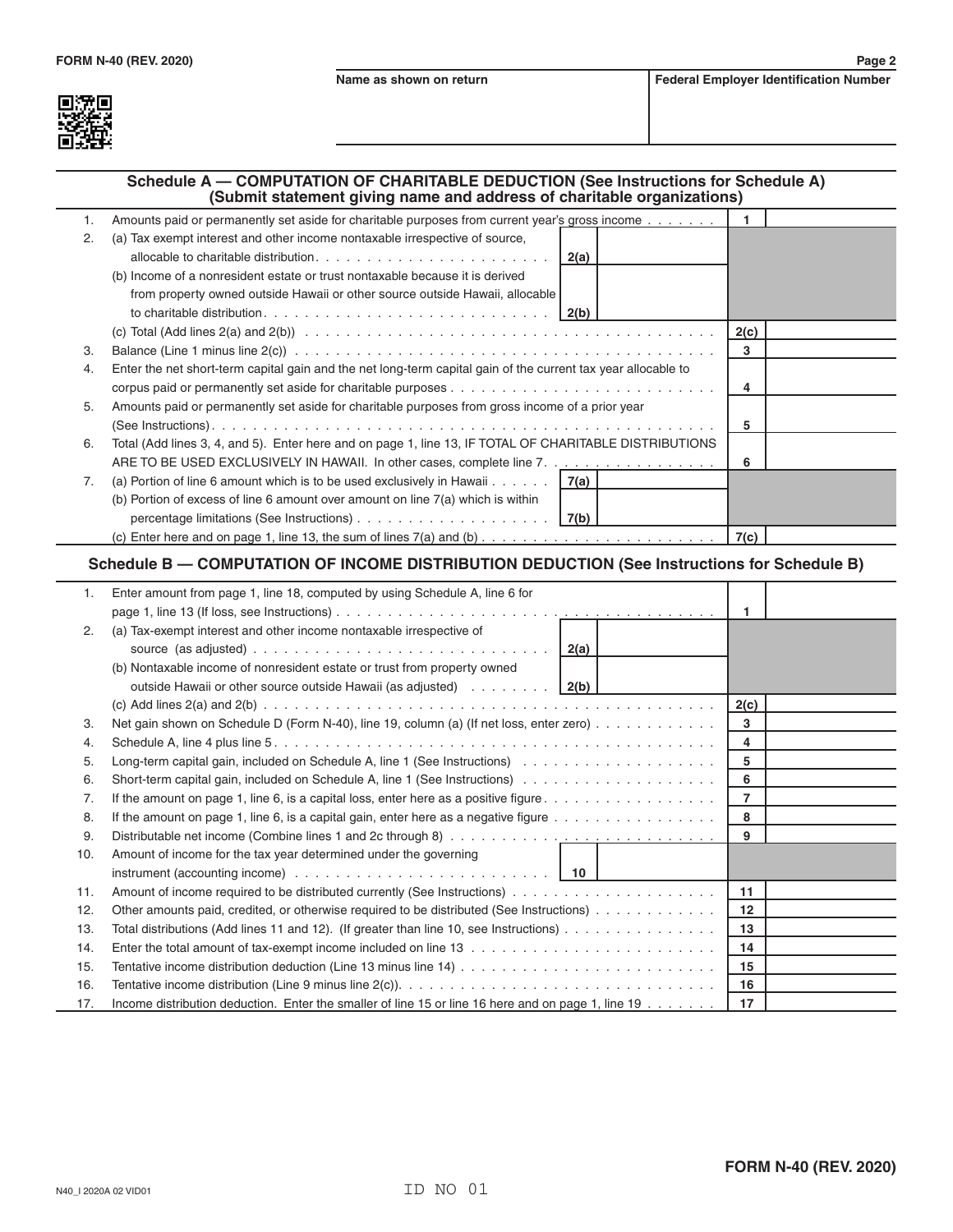

| Schedule C - EXPLANATION OF DEDUCTIONS CLAIMED ON PAGE 1, LINES 10, 11, 12, 14, 15, and 16<br>(See Instructions. Attach a separate schedule if more space is needed.) |                                                                                                                                       |      |                   |  |
|-----------------------------------------------------------------------------------------------------------------------------------------------------------------------|---------------------------------------------------------------------------------------------------------------------------------------|------|-------------------|--|
| Line No.                                                                                                                                                              | <b>Explanation</b>                                                                                                                    |      | <b>Amount</b>     |  |
|                                                                                                                                                                       |                                                                                                                                       |      |                   |  |
|                                                                                                                                                                       |                                                                                                                                       |      |                   |  |
|                                                                                                                                                                       |                                                                                                                                       |      |                   |  |
|                                                                                                                                                                       |                                                                                                                                       |      |                   |  |
|                                                                                                                                                                       |                                                                                                                                       |      |                   |  |
|                                                                                                                                                                       |                                                                                                                                       |      |                   |  |
|                                                                                                                                                                       |                                                                                                                                       |      |                   |  |
|                                                                                                                                                                       |                                                                                                                                       |      |                   |  |
|                                                                                                                                                                       |                                                                                                                                       |      |                   |  |
|                                                                                                                                                                       |                                                                                                                                       |      |                   |  |
|                                                                                                                                                                       |                                                                                                                                       |      |                   |  |
|                                                                                                                                                                       |                                                                                                                                       |      |                   |  |
|                                                                                                                                                                       |                                                                                                                                       |      |                   |  |
|                                                                                                                                                                       |                                                                                                                                       |      |                   |  |
|                                                                                                                                                                       |                                                                                                                                       |      |                   |  |
|                                                                                                                                                                       |                                                                                                                                       |      |                   |  |
|                                                                                                                                                                       |                                                                                                                                       |      |                   |  |
|                                                                                                                                                                       |                                                                                                                                       |      |                   |  |
|                                                                                                                                                                       |                                                                                                                                       |      |                   |  |
|                                                                                                                                                                       |                                                                                                                                       |      |                   |  |
|                                                                                                                                                                       |                                                                                                                                       |      |                   |  |
|                                                                                                                                                                       |                                                                                                                                       |      |                   |  |
|                                                                                                                                                                       |                                                                                                                                       |      |                   |  |
|                                                                                                                                                                       | Schedule E - Nonrefundable Credits (Enter fiduciary's share only on Schedule CR and attach to this form.)                             |      |                   |  |
|                                                                                                                                                                       | Schedule F - Refundable Credits (Enter fiduciary's share only on Schedule CR and attach to this form.)                                |      |                   |  |
| 1.                                                                                                                                                                    | <b>Schedule G - Tax Computation</b><br>Tax on amount on page 1, line 22 (Use tax rate schedule or $\bullet$ Schedule D (Form N-40)    |      | 10                |  |
|                                                                                                                                                                       | Includes tax from Forms N-152, N-312, N-338, N-344, N-348, N-586, and section 641(c) tax. Attach appropriate Forms)<br>$\bullet \Box$ |      |                   |  |
|                                                                                                                                                                       | (a) Enter amount from Schedule D (Form N-40), line 41. $\vert 1(a)\bullet\vert$                                                       |      |                   |  |
| 2.                                                                                                                                                                    |                                                                                                                                       |      | 20                |  |
| 3.                                                                                                                                                                    | <b>ADJUSTED TAX LIABILITY</b> — Line 1 minus line 2. If line 3 is zero or less, see Instructions.                                     |      | 3●                |  |
| 4.                                                                                                                                                                    |                                                                                                                                       |      | 4●                |  |
| 5.                                                                                                                                                                    |                                                                                                                                       |      | 5●                |  |
| 6.                                                                                                                                                                    | <b>OTHER</b><br>(a) 2020 Estimated tax payments:                                                                                      |      |                   |  |
|                                                                                                                                                                       |                                                                                                                                       | 6(a) |                   |  |
|                                                                                                                                                                       | Tax Withheld on Form N-4. (Attach Form N-4 to front of this return.).<br>(b)                                                          | 6(b) |                   |  |
|                                                                                                                                                                       | (c)                                                                                                                                   | 6(c) |                   |  |
|                                                                                                                                                                       | Estimated tax payments allocated to beneficiaries (from N-40T)<br>(d)                                                                 | 6(d) |                   |  |
|                                                                                                                                                                       | <b>CREDITS: (e)</b>                                                                                                                   | 6(e) |                   |  |
|                                                                                                                                                                       | (f)                                                                                                                                   | 6(f) |                   |  |
|                                                                                                                                                                       | (g)                                                                                                                                   | 6(g) |                   |  |
| 7.                                                                                                                                                                    |                                                                                                                                       | .➤   | 7●                |  |
| 8.                                                                                                                                                                    | Penalty for underpayment of estimated tax. (See Instructions.) If Form N-210 is attached, check this box. $\Box \bullet$ .            |      | 8●                |  |
| 9.                                                                                                                                                                    | TAX DUE — If the total of lines 5 and 8 is larger than line 7, enter AMOUNT OWED                                                      |      | 9●                |  |
| 10.                                                                                                                                                                   | PAYMENT AMOUNT — Send a check or money order payable to the "Hawaii State Tax Collector".                                             |      | $10\bullet$       |  |
| 11.                                                                                                                                                                   | OVERPAYMENT — If line 7 is larger than the total of lines 5 and 8, enter AMOUNT OVERPAID.                                             |      | 11●               |  |
| 12.                                                                                                                                                                   |                                                                                                                                       |      | 12●               |  |
| 13.<br>14.                                                                                                                                                            | Amount paid (overpaid) on original return - AMENDED RETURN ONLY (See Instructions).                                                   |      | $13\bullet$<br>14 |  |